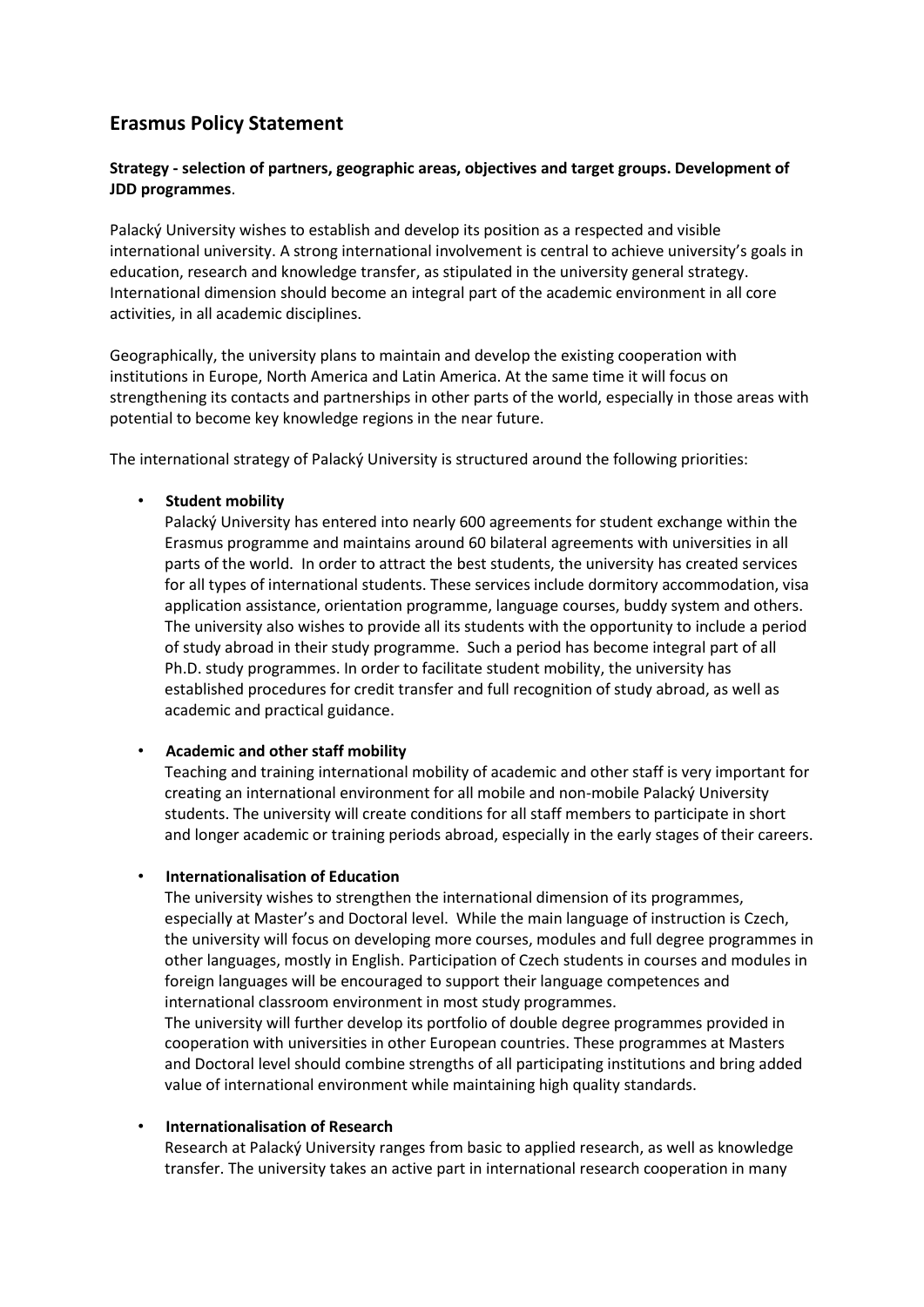areas. In recent years the university established several research centres that open infrastructure for creating and developing top quality international research teams. The university plans to attract the best international researchers, especially those in the early stage of their careers. At the same time the university will encourage outgoing research mobility of its PhD students and researches.

# • **Strategic Partnerships**

As mentioned above the university has several hundred Erasmus bilateral agreements and some 60 international cooperation agreements covering student and staff mobility as well as research cooperation. The university wishes to establish and develop strategic partnerships with those universities which match its own education and research profile, thus supporting strong academic environments for international networks, research cooperation and mobility.

# • **International Marketing**

Palacký University wishes to be known as s leading research and educational institution. It will focus on increasing visibility to potential international students at Master and Doctoral level as well as to postdoctoral scholars and researchers. The university will use different forms of communication, adapted to different target groups.

The university will also increase its international visibility through promoting and disseminating the results of its research activities.

The university will encourage its academic and other staff to represent it in subject specific and university-wide international forums.

# **International cooperation programmes**

To achieve the goals of its general and international strategy, the university wishes to increase its participation in international cooperation programmes of education and training. These programmes should include development of strategic partnerships with educational institutions of high profile, development of joint study and training programmes with European and international partners, establishing knowledge alliances with research institutions and enterprises in research priority areas, and capacity building projects with neighbouring countries and third countries.

The university will search and develop partnerships that will add to the educational and knowledge profile of the university in the international context. Based on already existing links with European and international institutions, the university will focus on identifying suitable cooperation programmes in its priority areas, especially in neighbouring countries and priority geographical areas as mentioned above (North America, Latin America, emerging educational regions). Participation in any of the cooperation projects will be carefully prepared in respect to its impact on Palacký University and partner institutions future development and modernisation. As part of this preparation, project specific support measures will be identified at institutional and departmental level.

The university will ensure that projects will be sustainable, balanced and relevant to institutional capacity. It will ensure the visibility of project activities and results through all available means with special attention to possible spin-offs and future exploitation of results.

#### **Modernisation agenda**

In its international activities, the university will follow the priorities of the EU modernisation and internationalisation agenda in higher education: